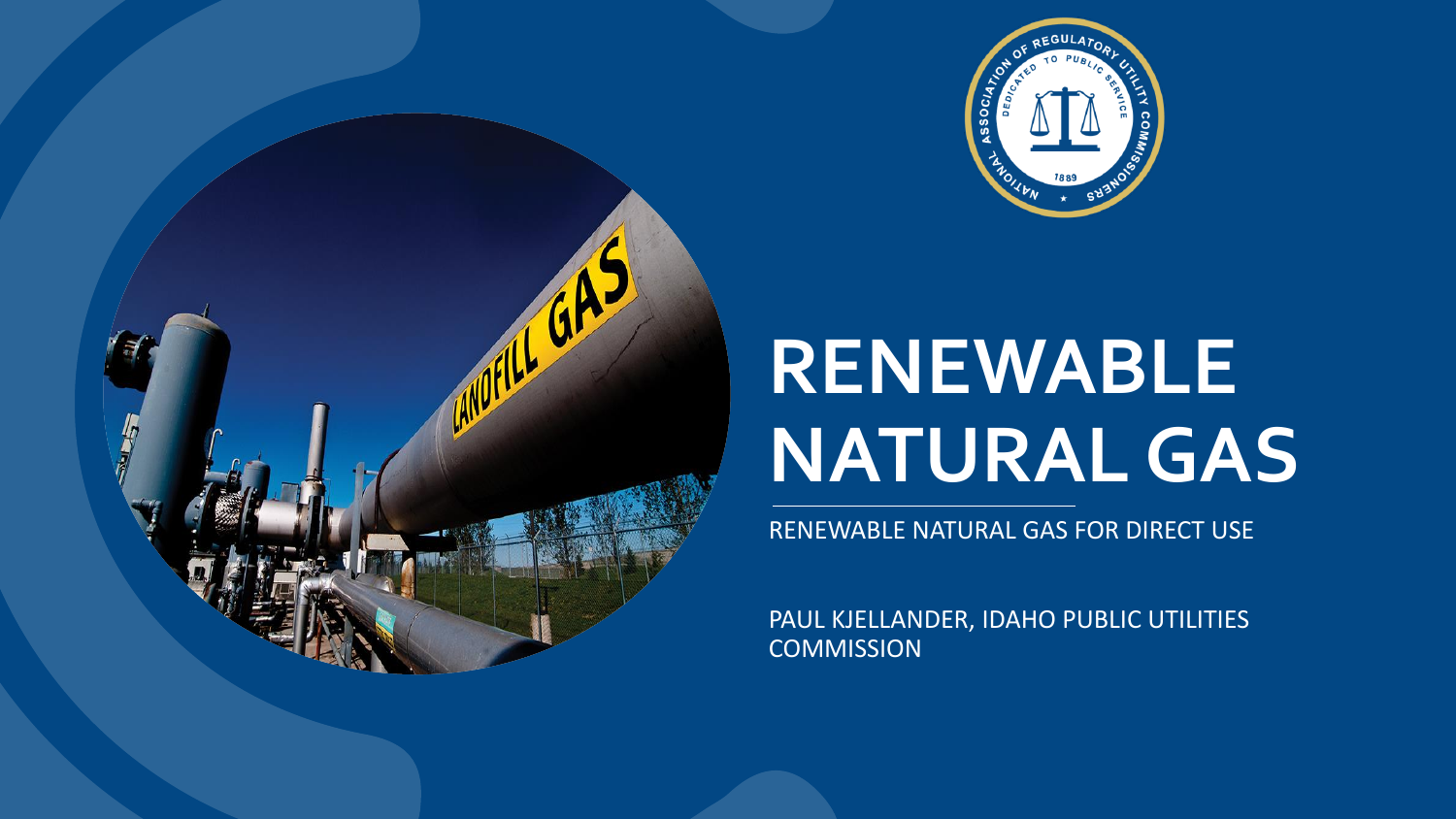### **CARBON AND METHANE**

Concerns about carbon and methane are driving the natural gas sector to consider renewable natural gas



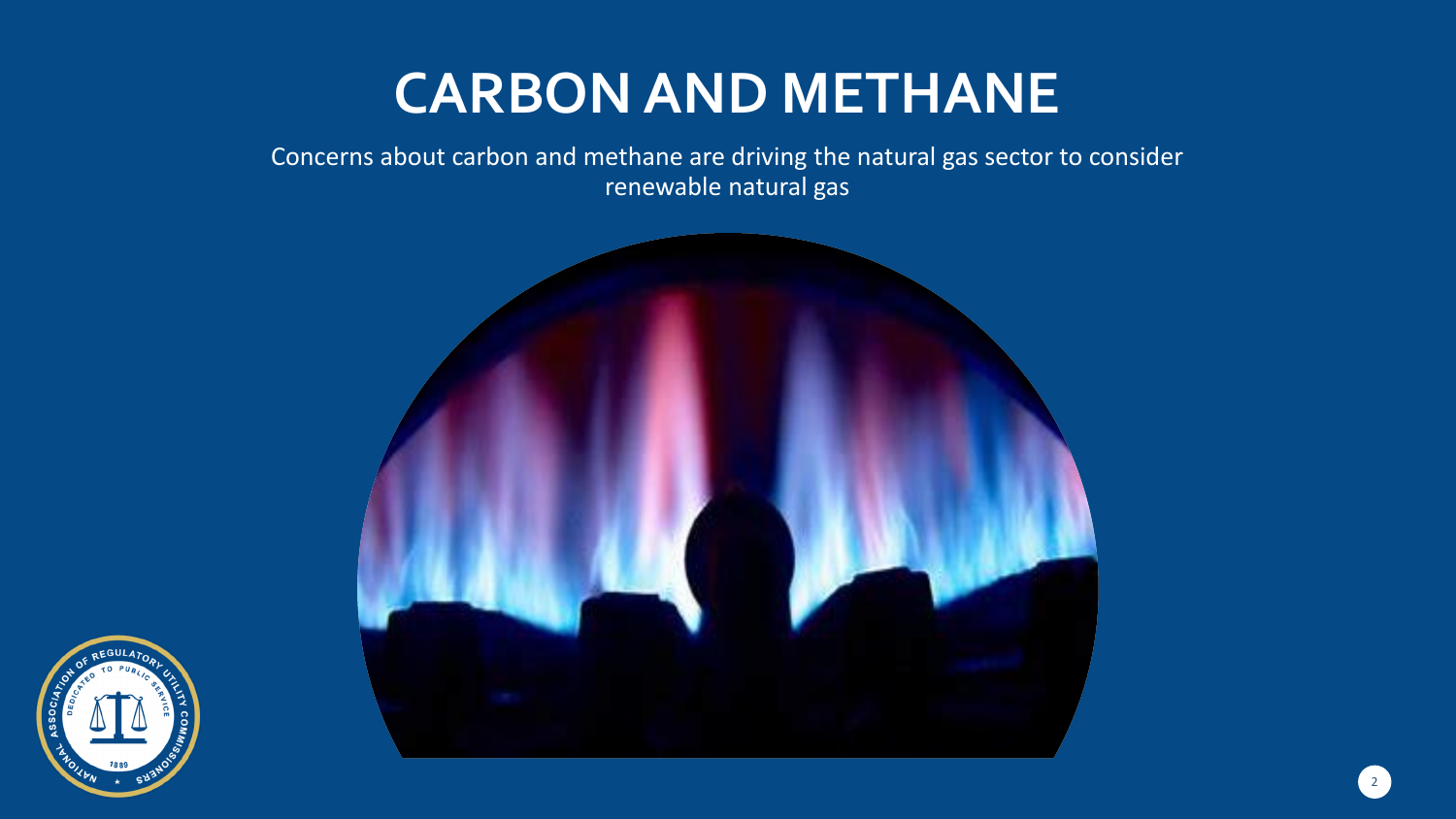#### **CALIFORNIA'S METHANE MANDATE**

- **California's Public Policy Targets Methane**
- **Dairy Waste A Major Methane Source**
- **Anaerobic Digesters Seen as Solution**
- **Expensive for Dairies to Comply**
- **California Establishes Grant Program**



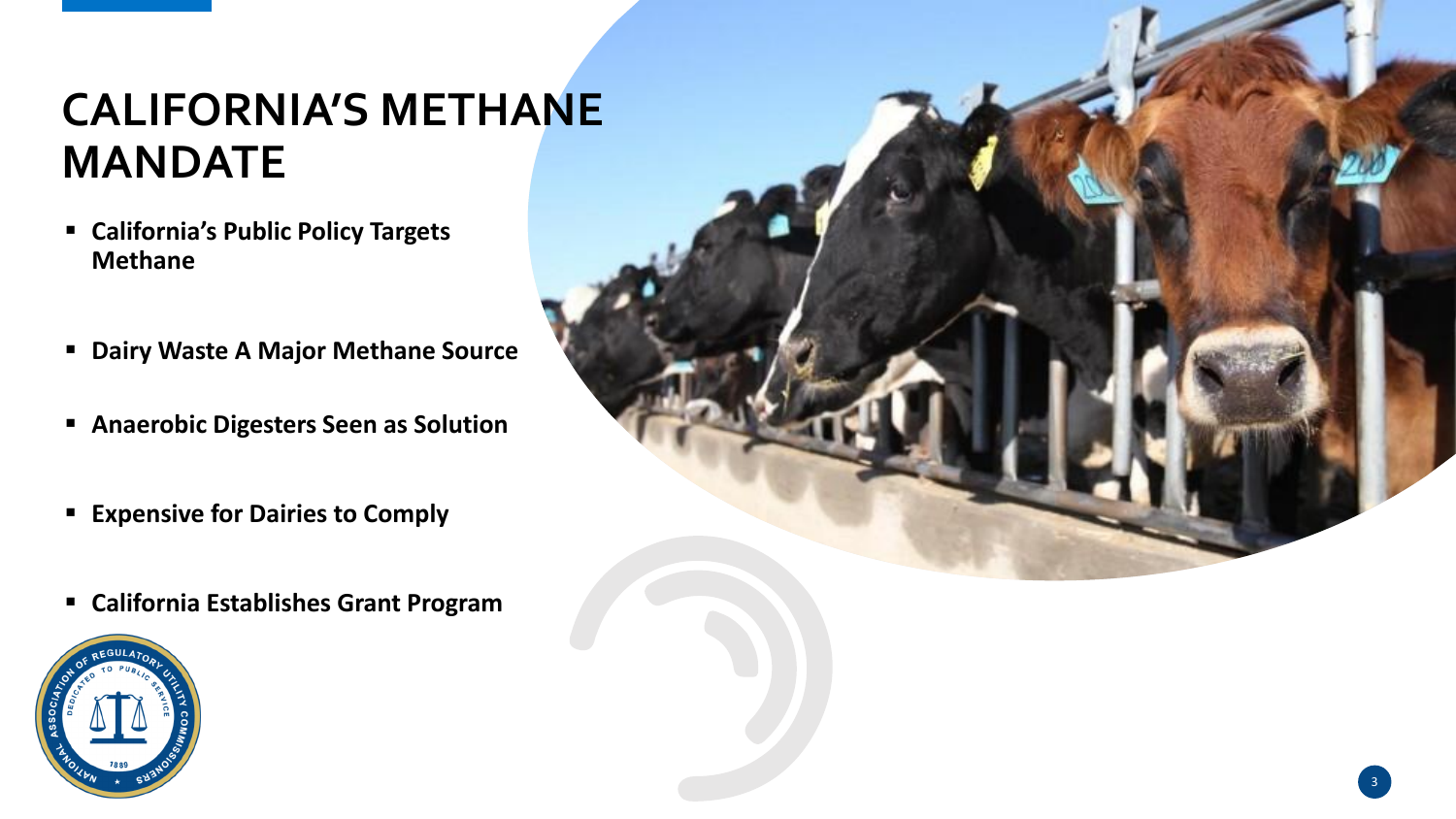### **DIGESTERS IN IDAHO**

- **Dairy Biogas Already Used As Energy in Idaho**
- **Idaho has 600,000 Cows that Create 65 Pounds of Waste Each Day**
- **Federal Mandates Benefit Existing Electricity Projects**
- **Pipeline Quality Natural Gas Under Consideration**



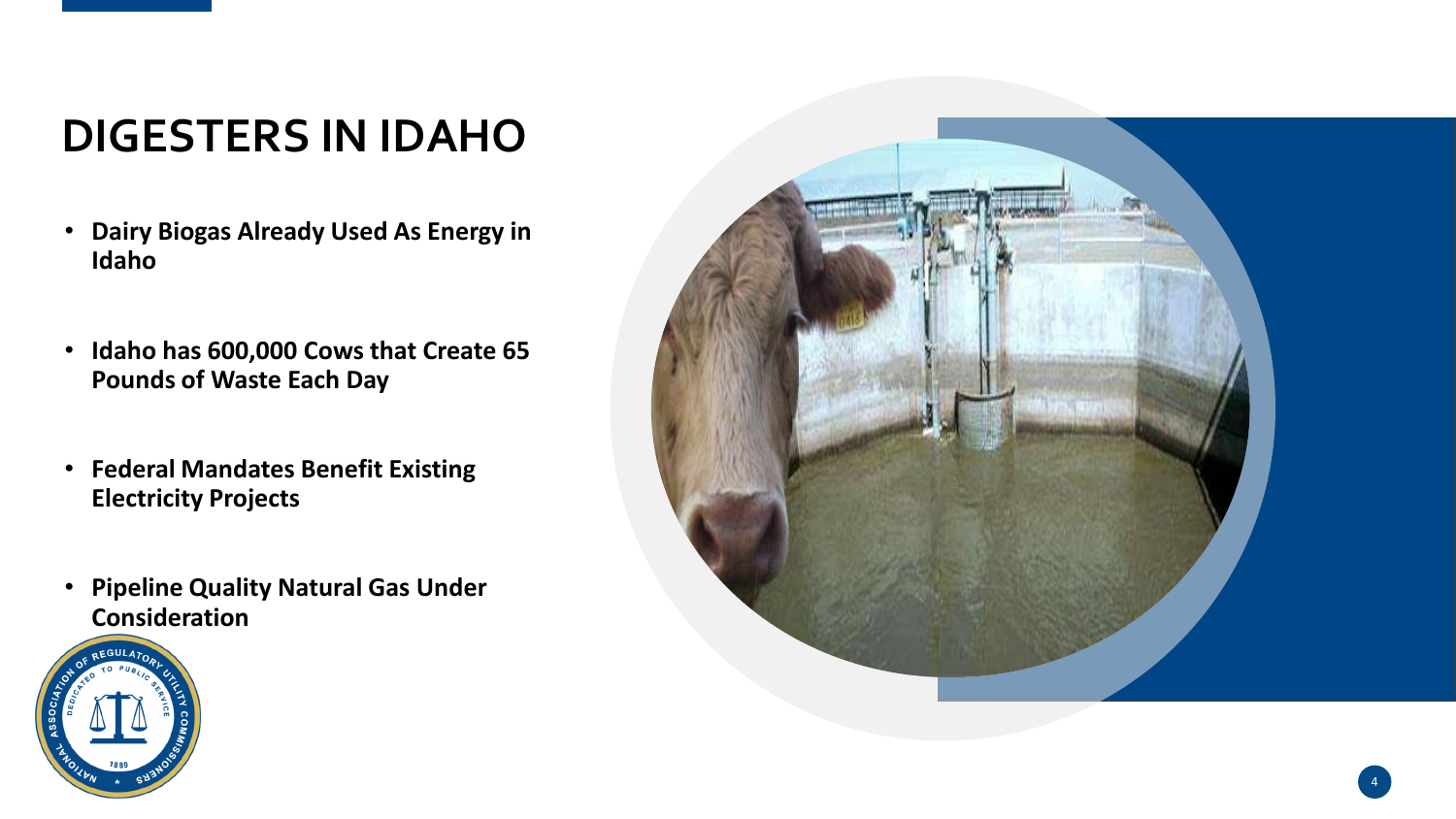#### **IDAHO'S FIRST PIPELINE QUALITY DIGESTER**

- **Dairy Digester Produced Pipeline Quality Renewable Natural Gas (RNG)**
- **Project Privately Funded at a Time When Natural Gas Prices Were High**
- **Natural Gas Prices Dropped and the Project Failed**



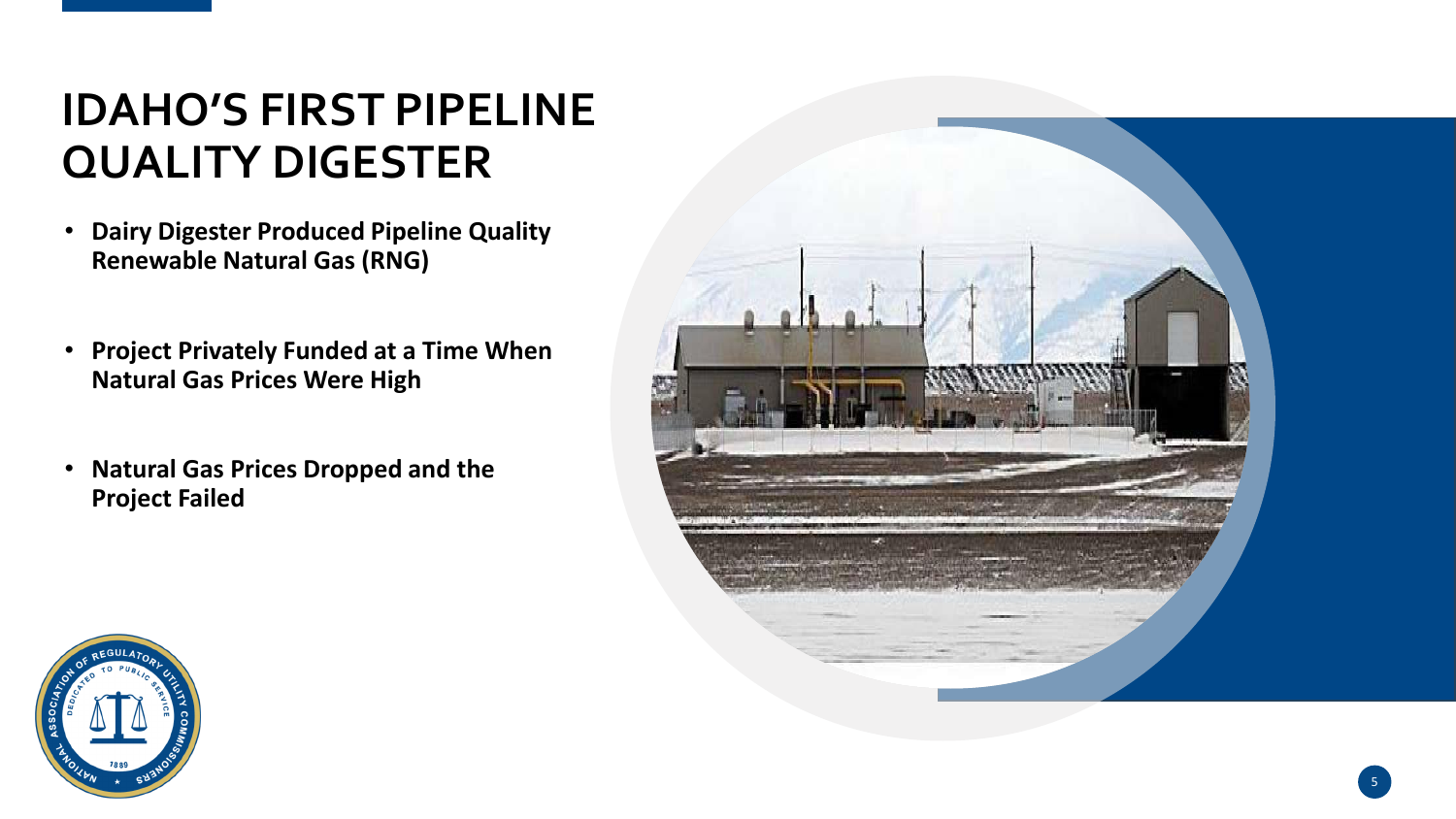#### **CONSIDERATIONS FOR DIRECT USE RNG**

- **The Impact of Shale Gas**
- **Lack of Federal Subsidies for RNG**
- **Dairymen Know How to Produce Milk Not Energy**



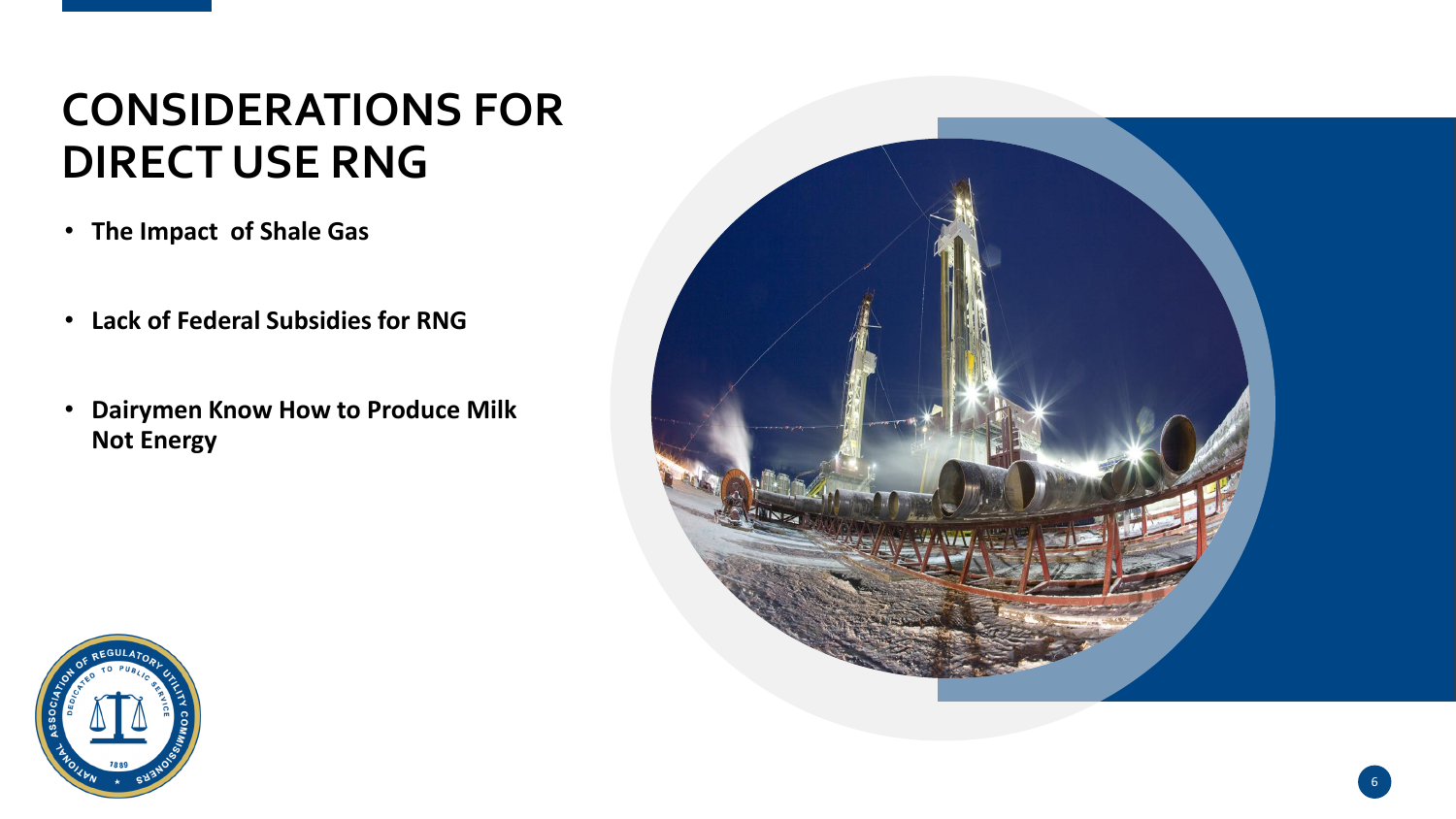#### **LANDFILL GAS**

- **Existing Projects Produce Electricity**
- **Potential of Partnering With Municipal Governments**



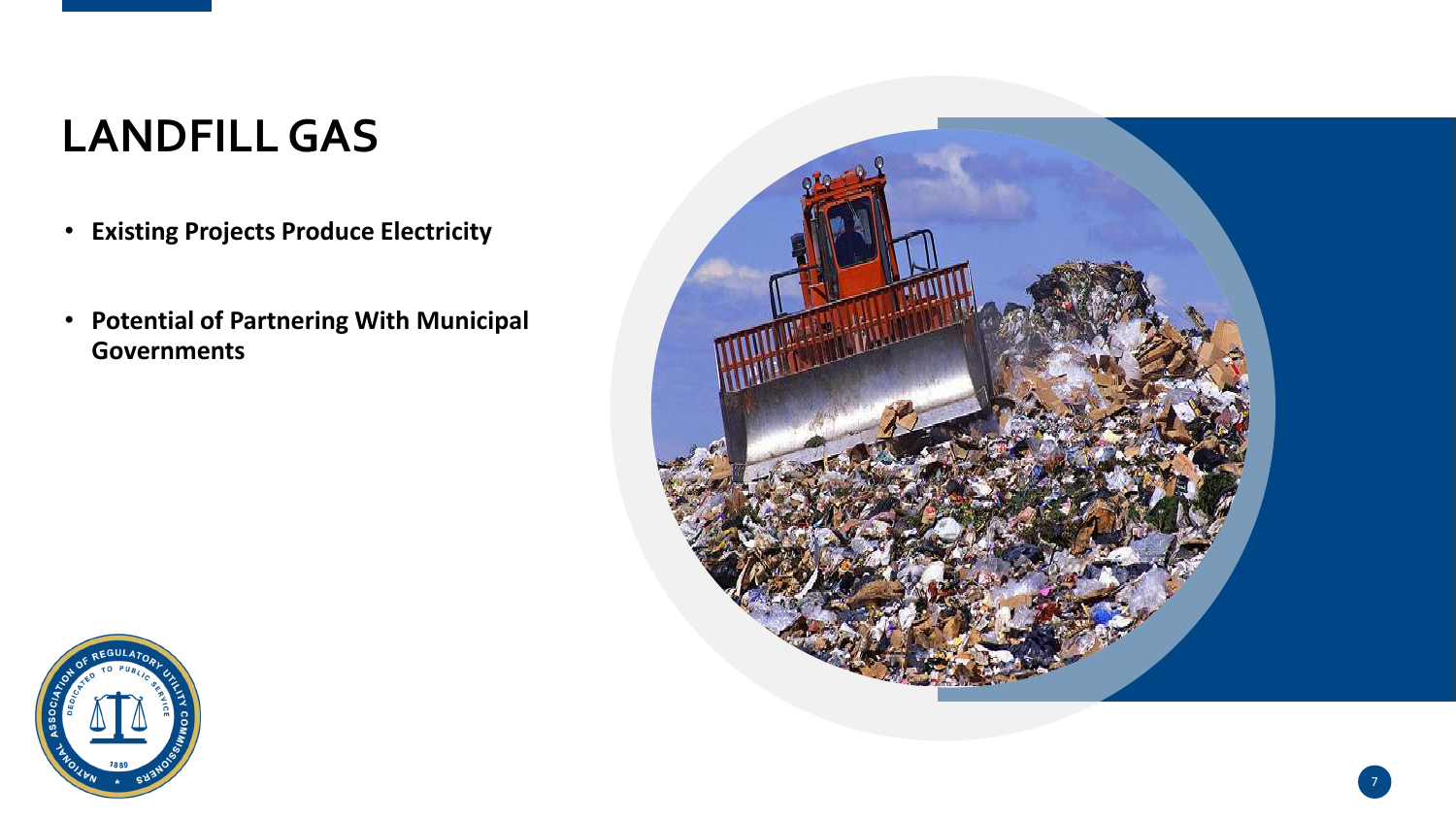#### **AN ECONOMIC REGULATOR'S CONCERNS**

- **Who Bares the Risk?**
- **Is Direct Use the Best Use?**